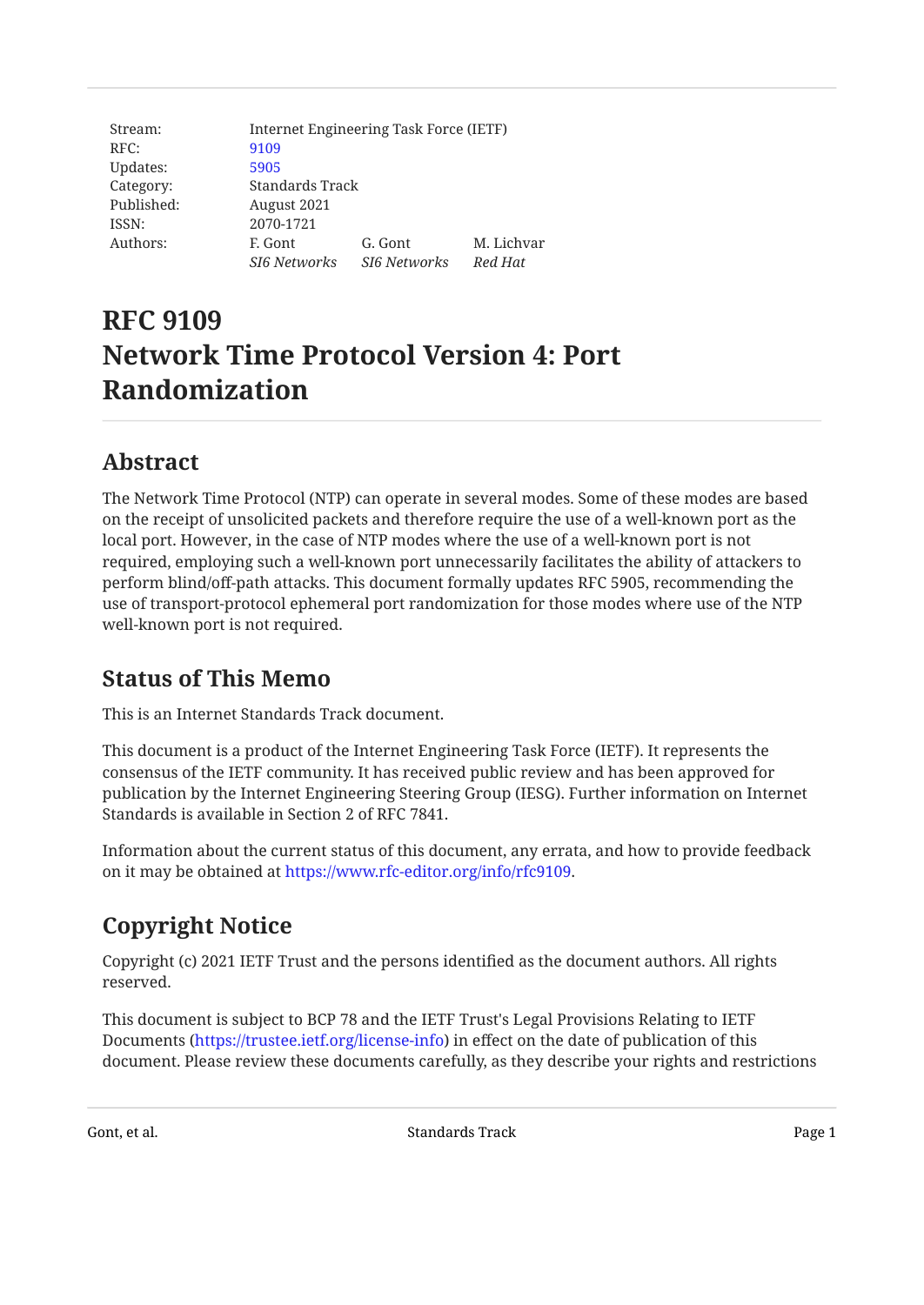with respect to this document. Code Components extracted from this document must include Simplified BSD License text as described in Section 4.e of the Trust Legal Provisions and are provided without warranty as described in the Simplified BSD License.

#### <span id="page-1-0"></span>**[Table of Contents](#page-1-0)**

- [1.](#page-1-1) [Introduction](#page-1-1)
- [2.](#page-2-0) [Terminology](#page-2-0)
- [3.](#page-2-1) [Considerations about Port Randomization in NTP](#page-2-1)
	- [3.1.](#page-2-2) [Mitigation against O](#page-2-2)ff-Path Attacks
	- [3.2.](#page-3-0) Eff[ects on Path Selection](#page-3-0)
	- [3.3.](#page-3-1) [Filtering of NTP Tra](#page-3-1)ffic
	- [3.4.](#page-3-2) Eff[ect on NAPT Devices](#page-3-2)
- [4.](#page-4-0) [Update to RFC 5905](#page-4-0)
- [5.](#page-5-0) [IANA Considerations](#page-5-0)
- [6.](#page-5-1) [Security Considerations](#page-5-1)
- [7.](#page-5-2) [References](#page-5-2)
	- [7.1.](#page-5-3) [Normative References](#page-5-3)
	- [7.2.](#page-6-0) [Informative References](#page-6-0)

[Acknowledgments](#page-7-0)

[Authors' Addresses](#page-8-0)

#### <span id="page-1-1"></span>**[1. Introduction](#page-1-1)**

The Network Time Protocol (NTP) is one of the oldest Internet protocols and is currently specified in [RFC5905]. Since its original implementation, standardization, and deployment, a number of vulnerabilities have been found both in the NTP specification and in some of its implementations [[NTP-VULN\]](#page-6-1). Some of these vulnerabilities allow for blind/off-path attacks, where an attacker can send forged packets to one or both NTP peers to achieve Denial of Service (DoS), time shifts, or other undesirable outcomes. Many of these attacks require the attacker to guess or know at least a target NTP association, typically identified by the tuple {srcaddr, srcport, dstaddr, dstport, keyid}(see Section 9.1 of [RFC5905]). Some of these parameters may be known or easily guessed.

NTP can operate in several modes. Some of these modes rely on the ability of nodes to receive unsolicited packets and therefore require the use of the NTP well-known port (123). However, for modes where the use of a well-known port is not required, employing the NTP well-known port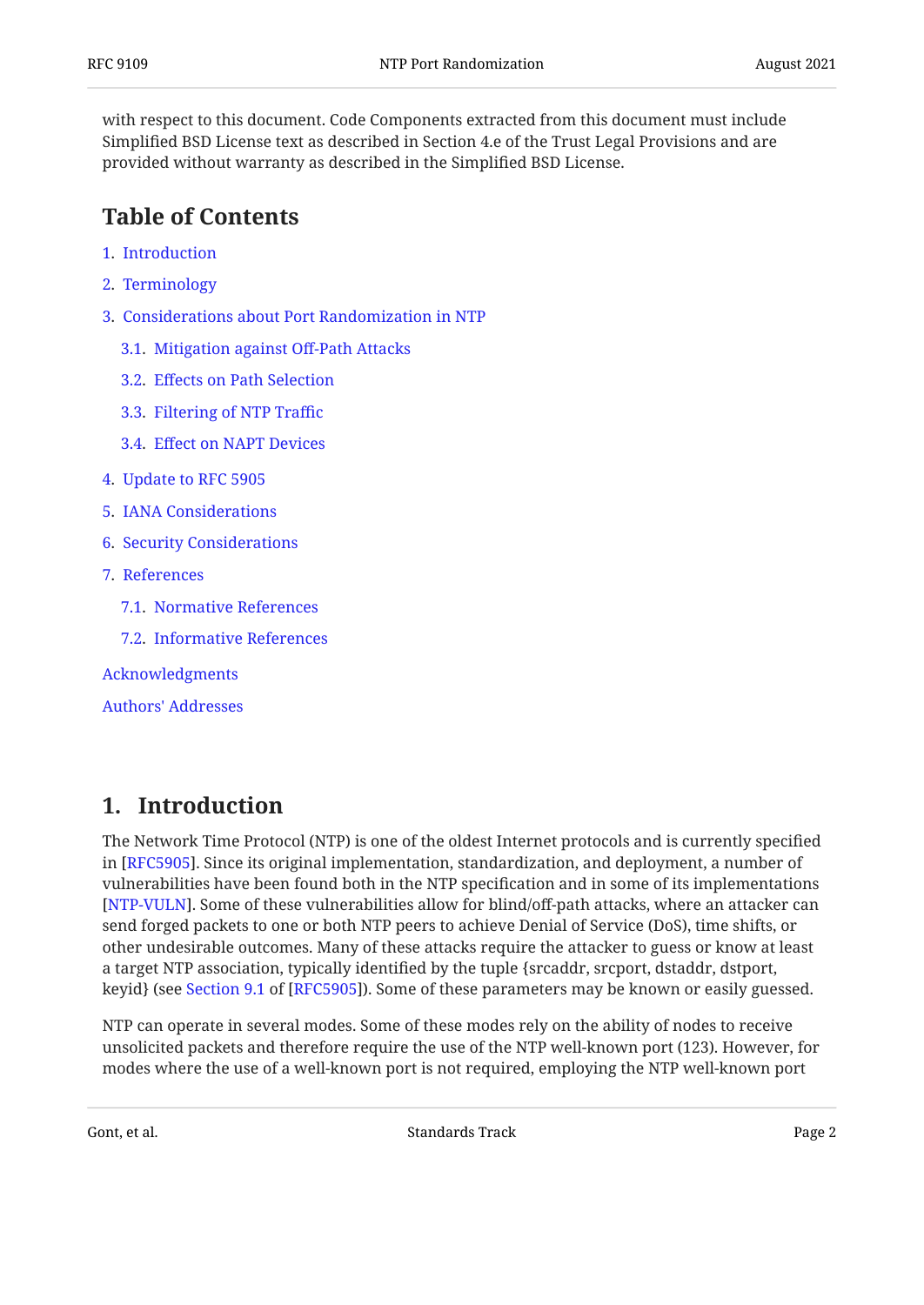unnecessarily facilitates the ability of attackers to perform blind/off-path attacks (since knowledge of the port numbers is typically required for such attacks). A recent study [[NIST-NTP\]](#page-6-2) that analyzes the port numbers employed by NTP clients suggests that numerous NTP clients employ the NTP well-known port as their local port, or select predictable ephemeral port numbers, thus unnecessarily facilitating the ability of attackers to perform blind/off-path attacks against NTP.

BCP 156 [RFC6056] already recommends the randomization of transport-protocol ephemeral ports. This document aligns NTP with the recommendation in BCP 156 [RFC6056] by formally updating [RFC5905] such that port randomization is employed for those NTP modes for which the use of the NTP well-known port is not needed.

### <span id="page-2-0"></span>**[2. Terminology](#page-2-0)**

The key words "MUST", "MUST NOT", "REQUIRED", "SHALL", "SHALL NOT", "SHOULD", "SHOULD <code>NOT",</code> "<code>RECOMMENDED", "NOT RECOMMENDED", "MAY", and "OPTIONAL" in this document are to</code> be interpreted as described in BCP 14 [RFC2119] [RFC8174] when, and only when, they appear in all capitals, as shown here.

# <span id="page-2-1"></span>**[3. Considerations about Port Randomization in NTP](#page-2-1)**

The following subsections analyze a number of considerations about transport-protocol ephemeral port randomization when applied to NTP.

#### <span id="page-2-2"></span>**[3.1. Mitigation against O](#page-2-2)ff-Path Attacks**

There has been a fair share of work in the area of blind/off-path attacks against transport protocols and upper-layer protocols, such as [[RFC4953\]](#page-7-1) and [\[RFC5927](#page-7-2)]. Whether the target of the attack is a transport-protocol instance (e.g., TCP connection) or an upper-layer protocol instance (e.g., an application-protocol instance), the attacker is required to know or guess the five-tuple {Protocol, IP Source Address, IP Destination Address, Source Port, Destination Port} that identifies the target transport-protocol instance or the transport-protocol instance employed by the target upper-layer protocol instance. Therefore, increasing the difficulty of guessing this five-tuple helps mitigate blind/off-path attacks.

As a result of these considerations, transport-protocol ephemeral port randomization is a best current practice (BCP 156) that helps mitigate off-path attacks at the transport layer. This document aligns the NTP specification [[RFC5905\]](#page-5-4) with the existing best current practice on transport-protocol ephemeral port selection, irrespective of other techniques that may (and should) be implemented for mitigating off-path attacks.

We note that transport-protocol ephemeral port randomization is a transport-layer mitigation against blind/off-path attacks and does not preclude (nor is it precluded by) other possible mitigations for off-path attacks that might be implemented at other layers (e.g., [\[NTP-DATA-](#page-6-5)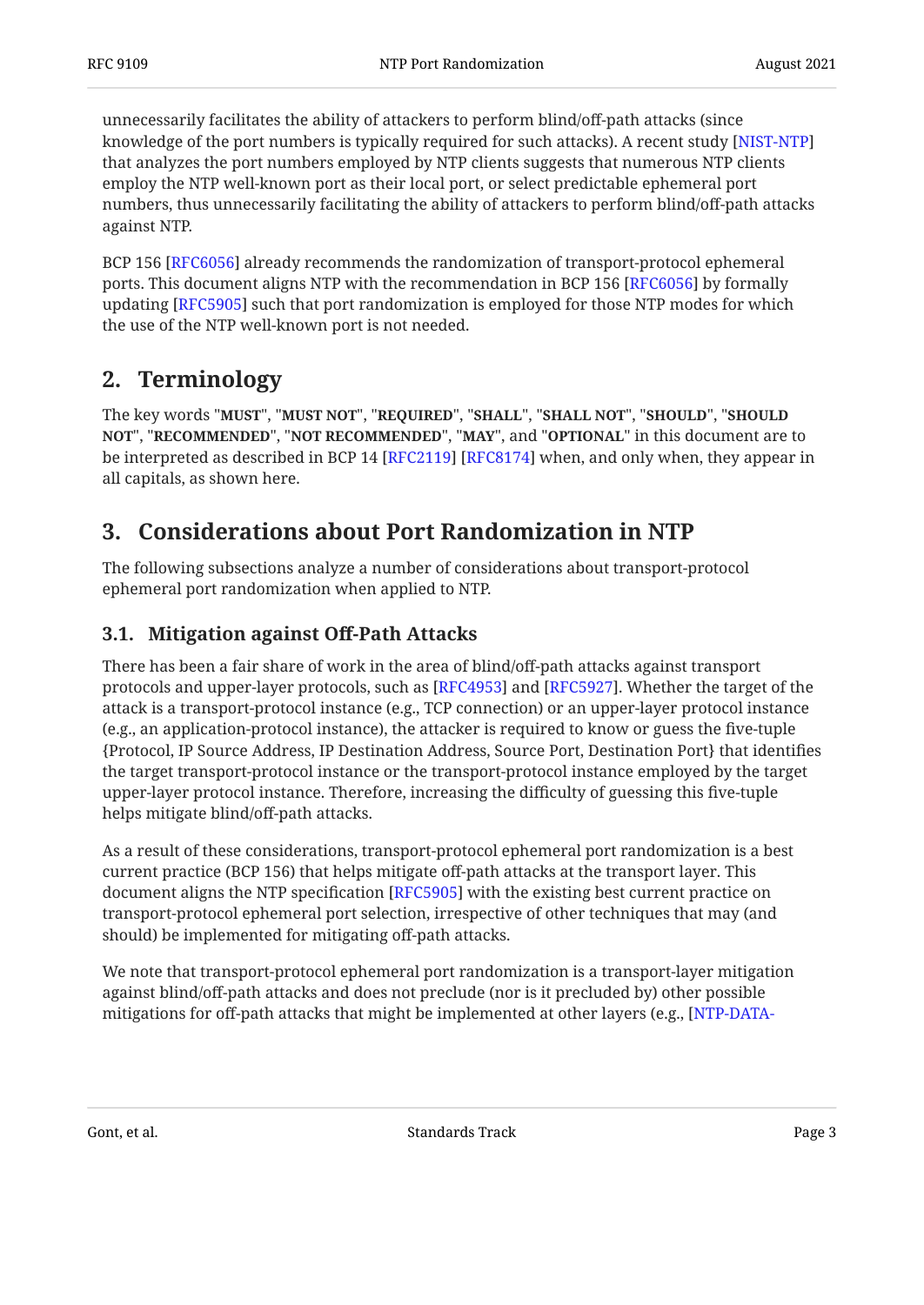[MINIMIZATION\]](#page-6-5)). For instance, some of the aforementioned mitigations may be ineffective against some off-path attacks [NTP-FRAG] or may benefit from the additional entropy provided by port randomization [NTP-security].

#### <span id="page-3-0"></span>**[3.2. E](#page-3-0)ff[ects on Path Selection](#page-3-0)**

Intermediate systems implementing the Equal-Cost Multipath (ECMP) algorithm may select the outgoing link by computing a hash over a number of values, including the transport-protocol source port. Thus, as discussed in [NTP-CHLNG], the selected client port may have an influence on the measured offset and delay.

If the source port is changed with each request, packets in different exchanges will be more likely to take different paths, which could cause the measurements to be less stable and have a negative impact on the stability of the clock.

Network paths to/from a given server are less likely to change between requests if port randomization is applied on a per-association basis. This approach minimizes the impact on the stability of NTP measurements, but it may cause different clients in the same network synchronized to the same NTP server to have a significant stable offset between their clocks. This is due to their NTP exchanges consistently taking different paths with different asymmetry in the network delay.

[Section 4](#page-4-0) recommends that NTP implementations randomize the ephemeral port number of client/server associations. The choice of whether to randomize the port number on a perassociation or a per-request basis is left to the implementation.

#### <span id="page-3-1"></span>**[3.3. Filtering of NTP Tra](#page-3-1)ffic**

In a number of scenarios (such as when mitigating DDoS attacks), a network operator may want to differentiate between NTP requests sent by clients and NTP responses sent by NTP servers. If an implementation employs the NTP well-known port for the client port, requests/responses cannot be readily differentiated by inspecting the source and destination port numbers. Implementation of port randomization for nonsymmetrical modes allows for simple differentiation of NTP requests and responses and for the enforcement of security policies that may be valuable for the mitigation of DDoS attacks, when all NTP clients in a given network employ port randomization.

#### <span id="page-3-2"></span>**[3.4. E](#page-3-2)ff[ect on NAPT Devices](#page-3-2)**

Some NAPT devices will reportedly not translate the source port of a packet when a system port number (i.e., a port number in the range 0-1023) [[RFC6335\]](#page-7-3) is employed. In networks where such NAPT devices are employed, use of the NTP well-known port for the client port may limit the number of hosts that may successfully employ NTP client implementations at any given time.

NOTES:

NAPTdevices are defined in Section 4.1.2 of [RFC2663].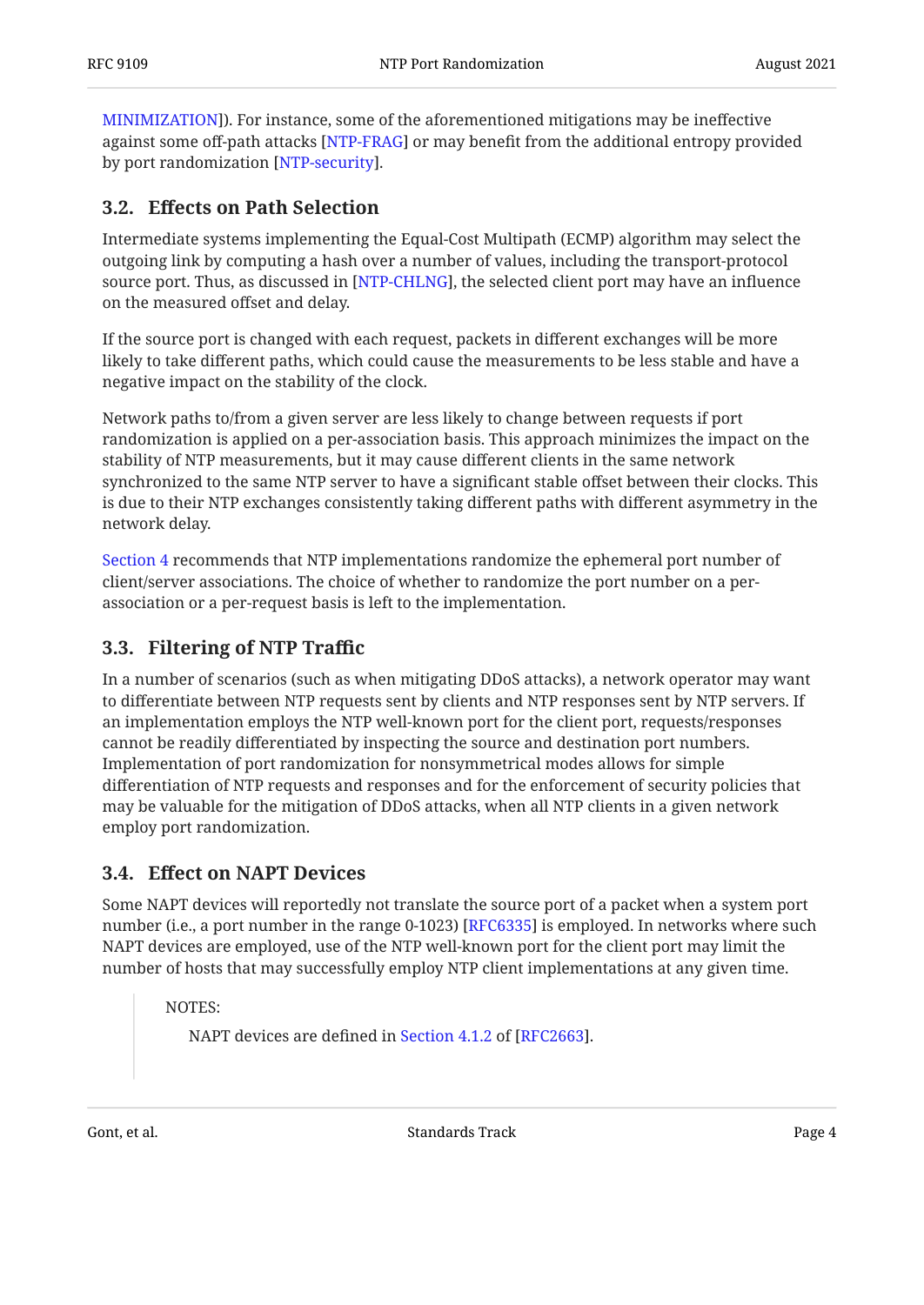The reported behavior is similar to the special treatment of UDP port 500, which has been documented in Section 2.3 of [RFC3715].

In the case of NAPT devices that will translate the source port even when a system port is employed, packets reaching the external realm of the NAPT will not employ the NTP well-known port as the source port, as a result of the port translation function being performed by the NAPT device.

# <span id="page-4-0"></span>**[4. Update to RFC 5905](#page-4-0)**

Thefollowing text from Section 9.1 (Peer Process Variables) of [RFC5905]:

dstport: UDP port number of the client, ordinarily the NTP port number PORT (123) assigned by the IANA. This becomes the source port number in packets sent from this association.

is replaced with:

dstport: UDP port number of the client. In the case of broadcast server mode (5) and symmetric modes (1 and 2), it **SHOULD** contain the NTP port number PORT (123) assigned by IANA. In the client mode (3), it **SHOULD** contain a randomized port number, as specified in [RFC6056]. The value in this variable becomes the source port number of packets sent from this association. The randomized port number **SHOULD** <code>NOT</code> be shared with other associations, to avoid revealing the randomized port to other associations.

If a client implementation performs transport-protocol ephemeral port  $r$ andomization on a per-request basis, it **SHOULD** close the corresponding socket/port after each request/response exchange. In order to prevent duplicate or delayed server packets from eliciting ICMP port unreachable error messages [\[RFC0792\]](#page-6-10) [\[RFC4443](#page-7-5)] at the client, the client **MAY** wait for more responses from the server for a specific period of time (e.g., 3 seconds) before closing the UDP socket/port.

NOTES:

Randomizing the ephemeral port number on a per-request basis will better mitigate blind/off-path attacks, particularly if the socket/port is closed after each request/response exchange, as recommended above. The choice of whether to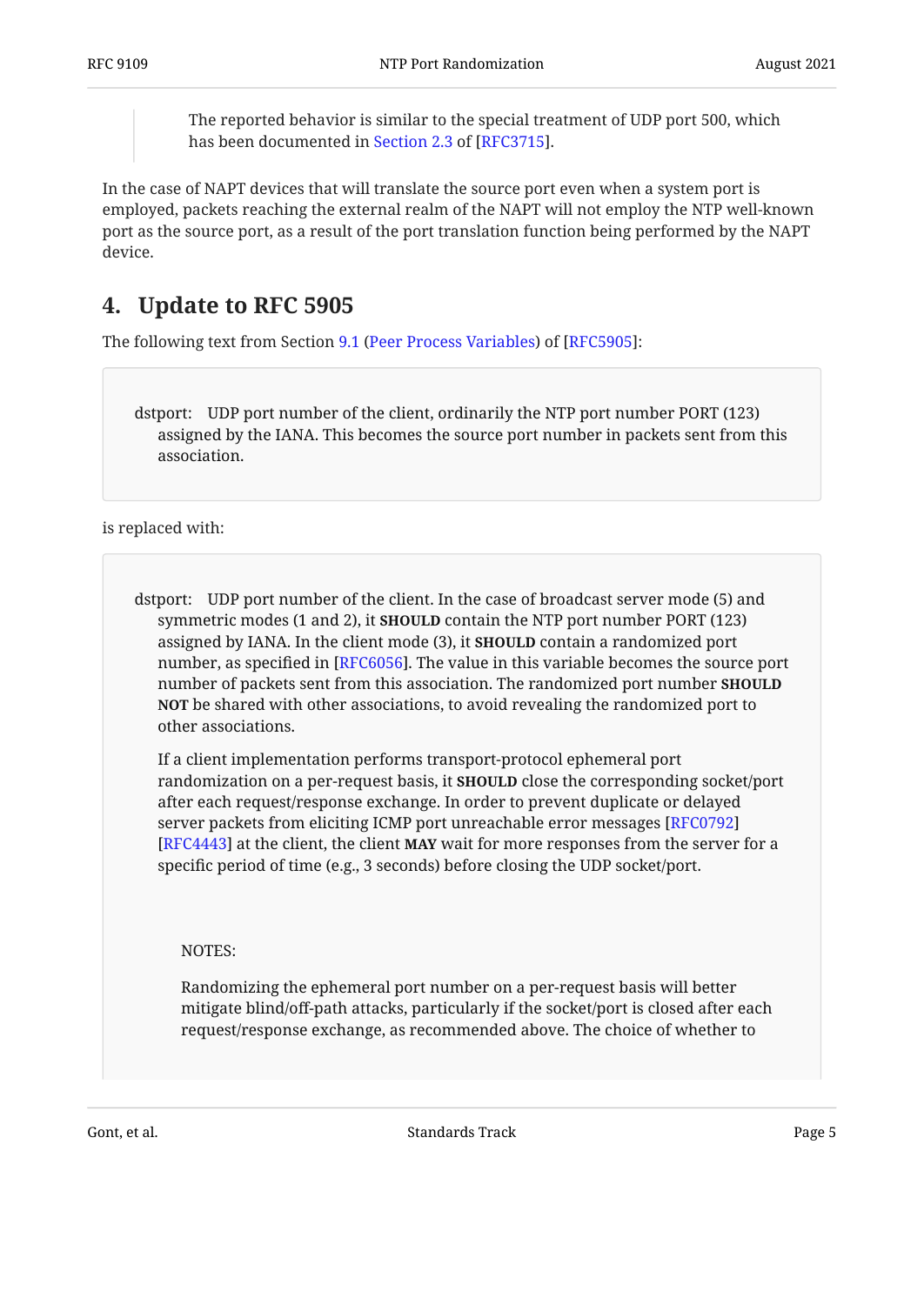randomize the ephemeral port number on a per-request or a per-association basis is left to the implementation, and it should consider the possible effects on path selection along with its possible impact on time measurement.

On most current operating systems, which implement ephemeral port randomization [[RFC6056\]](#page-6-3), an NTP client may normally rely on the operating system to perform ephemeral port randomization. For example, NTP implementations using POSIX sockets may achieve ephemeral port randomization by *not* binding the socket with the bind() function or binding it to port 0, which has a special meaning of "any port". Using the connect() function for the socket will make the port inaccessible by other systems (that is, only packets from the specified remote socket will be received by the application).

### <span id="page-5-0"></span>**[5. IANA Considerations](#page-5-0)**

<span id="page-5-1"></span>This document has no IANA actions.

### **[6. Security Considerations](#page-5-1)**

The security implications of predictable numeric identifiers [PEARG-NUMERIC-IDS] (and of predictable transport-protocol port numbers [[RFC6056\]](#page-6-3) in particular) have been known for a long time now. However, the NTP specification has traditionally followed a pattern of employing common settings even when not strictly necessary, which at times has resulted in negative security and privacy implications (see, e.g., [\[NTP-DATA-MINIMIZATION\]](#page-6-5)). The use of the NTP well-known port (123) for the srcport and dstport variables is not required for all operating modes. Such unnecessary usage comes at the expense of reducing the amount of work required for an attacker to successfully perform blind/off-path attacks against NTP. Therefore, this document formally updates [[RFC5905\]](#page-5-4), recommending the use of transport-protocol port randomization when use of the NTP well-known port is not required.

<span id="page-5-2"></span>This issue has been assigned CVE-2019-11331 [[VULN-REPORT\]](#page-7-6) in the U.S. National Vulnerability Database (NVD).

#### <span id="page-5-3"></span>**[7. References](#page-5-2)**

#### **[7.1. Normative References](#page-5-3)**

- <span id="page-5-5"></span>**[RFC2119]** Bradner, S., "Key words for use in RFCs to Indicate Requirement Levels", BCP 14, RFC 2119, DOI 10.17487/RFC2119, March 1997, <[https://www.rfc-editor.org/info/](https://www.rfc-editor.org/info/rfc2119) . [rfc2119>](https://www.rfc-editor.org/info/rfc2119)
- <span id="page-5-4"></span>**[RFC5905]** Mills, D., Martin, J., Ed., Burbank, J., and W. Kasch, "Network Time Protocol Version 4: Protocol and Algorithms Specification", RFC 5905, DOI 10.17487/ RFC5905, June 2010, [<https://www.rfc-editor.org/info/rfc5905](https://www.rfc-editor.org/info/rfc5905)>.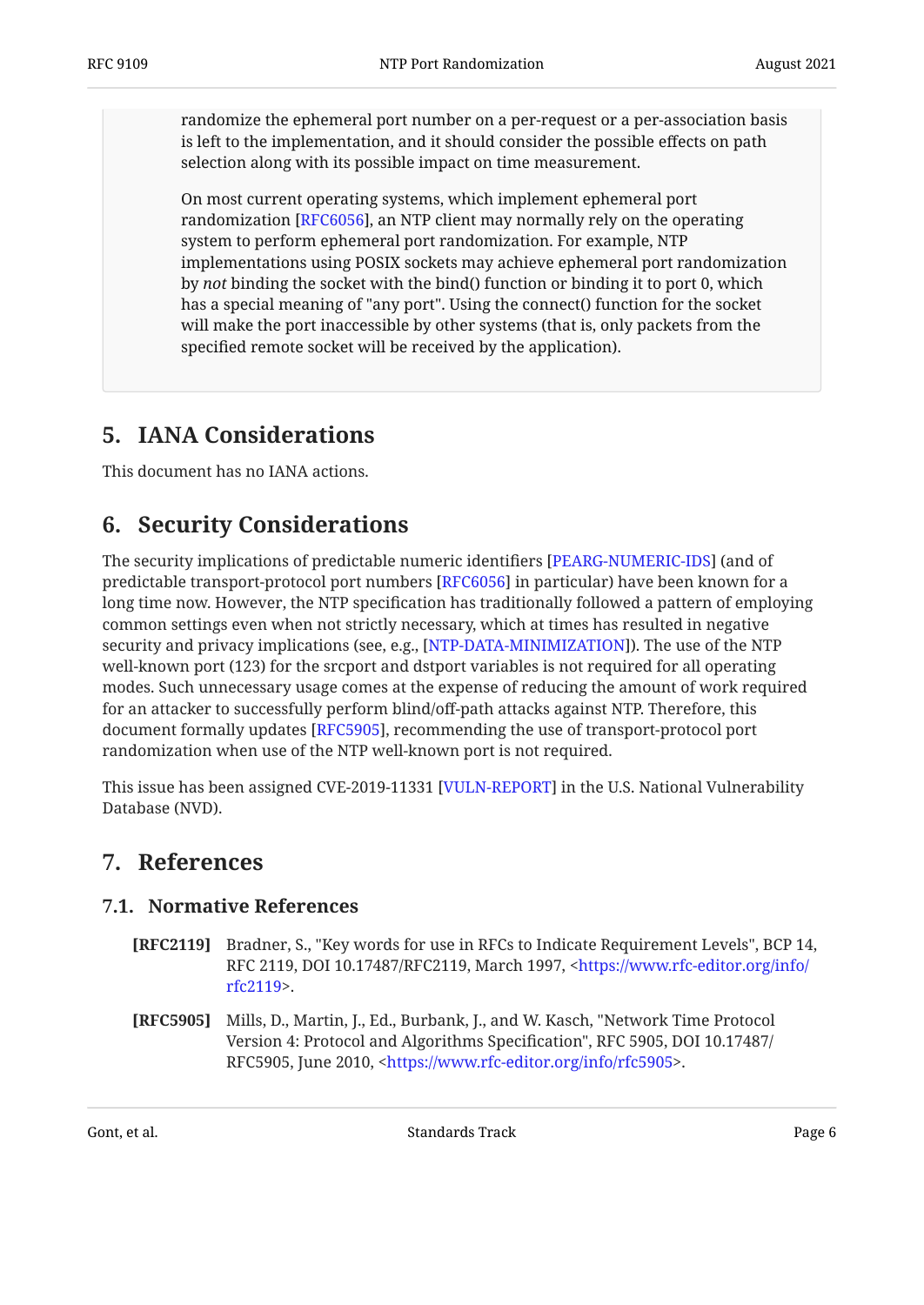- <span id="page-6-3"></span>**[RFC6056]** Larsen, M. and F. Gont, "Recommendations for Transport-Protocol Port Randomization", BCP 156, RFC 6056, DOI 10.17487/RFC6056, January 2011, . [<https://www.rfc-editor.org/info/rfc6056](https://www.rfc-editor.org/info/rfc6056)>
- <span id="page-6-4"></span>**[RFC8174]** Leiba, B., "Ambiguity of Uppercase vs Lowercase in RFC 2119 Key Words", BCP 14, RFC 8174, DOI 10.17487/RFC8174, May 2017, [<https://www.rfc-editor.org/info/](https://www.rfc-editor.org/info/rfc8174) . [rfc8174>](https://www.rfc-editor.org/info/rfc8174)

#### <span id="page-6-0"></span>**[7.2. Informative References](#page-6-0)**

- <span id="page-6-2"></span>**[NIST-NTP]** Sherman, J. and J. Levine, "Usage Analysis of the NIST Internet Time Service", Volume 121, DOI 10.6028/jres.121.003, March 2016, [<https://tf.nist.gov/general/](https://tf.nist.gov/general/pdf/2818.pdf) . [pdf/2818.pdf>](https://tf.nist.gov/general/pdf/2818.pdf) Journal of Research of the National Institute of Standards and Technology,
- <span id="page-6-8"></span>**[NTP-CHLNG]** Sommars, S., "Challenges in Time Transfer using the Network Time Protocol (NTP)", Proceedings of the 48th Annual Precise Time and Time Interval Systems and Applications Meeting, pp. 271-290, DOI 10.33012/2017.14978, January 2017, . [<http://leapsecond.com/ntp/NTP\\_Paper\\_Sommars\\_PTTI2017.pdf](http://leapsecond.com/ntp/NTP_Paper_Sommars_PTTI2017.pdf)>
- <span id="page-6-6"></span><span id="page-6-5"></span>**[NTP-DATA-MINIMIZATION]** Franke, D. and A. Malhotra, "NTP Client Data Minimization", Work in Progress, Internet-Draft, draft-ietf-ntp-data-minimization-04, 25 March 2019, . <https://datatracker.ietf.org/doc/html/draft-ietf-ntp-data-minimization-04>
	- **[NTP-FRAG]** Malhotra, A., Cohen, I., Brakke, E., and S. Goldberg, "Attacking the Network Time Protocol", NDSS '16, DOI 10.14722/ndss.2016.23090, February 2016, <[https://](https://www.cs.bu.edu/~goldbe/papers/NTPattack.pdf) . [www.cs.bu.edu/~goldbe/papers/NTPattack.pdf](https://www.cs.bu.edu/~goldbe/papers/NTPattack.pdf)>
- <span id="page-6-7"></span>**[NTP-security]** Malhotra, A., Van Gundy, M., Varia, M., Kennedy, H., Gardner, J., and S. Goldberg, "The Security of NTP's Datagram Protocol", Cryptology ePrint Archive Report 2016/1006, DOI 10.1007/978-3-319-70972-7\_23, February 2017, <[https://](https://eprint.iacr.org/2016/1006.pdf) . [eprint.iacr.org/2016/1006.pdf>](https://eprint.iacr.org/2016/1006.pdf)
	- **[NTP-VULN]** "Network Time Foundation", <[http://support.ntp.org/bin/view/Main/](http://support.ntp.org/bin/view/Main/SecurityNotice) . [SecurityNotice>](http://support.ntp.org/bin/view/Main/SecurityNotice)
- <span id="page-6-11"></span><span id="page-6-10"></span><span id="page-6-9"></span><span id="page-6-1"></span>**[PEARG-NUMERIC-IDS]** Gont, F. and I. Arce, "On the Generation of Transient Numeric Identifiers", Work in Progress, Internet-Draft, draft-irtf-pearg-numeric-idsgeneration-07, 2 February 2021, <[https://datatracker.ietf.org/doc/html/draft-irtf-](https://datatracker.ietf.org/doc/html/draft-irtf-pearg-numeric-ids-generation-07). [pearg-numeric-ids-generation-07>](https://datatracker.ietf.org/doc/html/draft-irtf-pearg-numeric-ids-generation-07)
	- **[RFC0792]** Postel, J., "Internet Control Message Protocol", STD 5, RFC 792, DOI 10.17487/ RFC0792, September 1981, <https://www.rfc-editor.org/info/rfc792>.
	- **[RFC2663]** Srisuresh, P. and M. Holdrege, "IP Network Address Translator (NAT) Terminology and Considerations", RFC 2663, DOI 10.17487/RFC2663, August 1999, <https://www.rfc-editor.org/info/rfc2663>.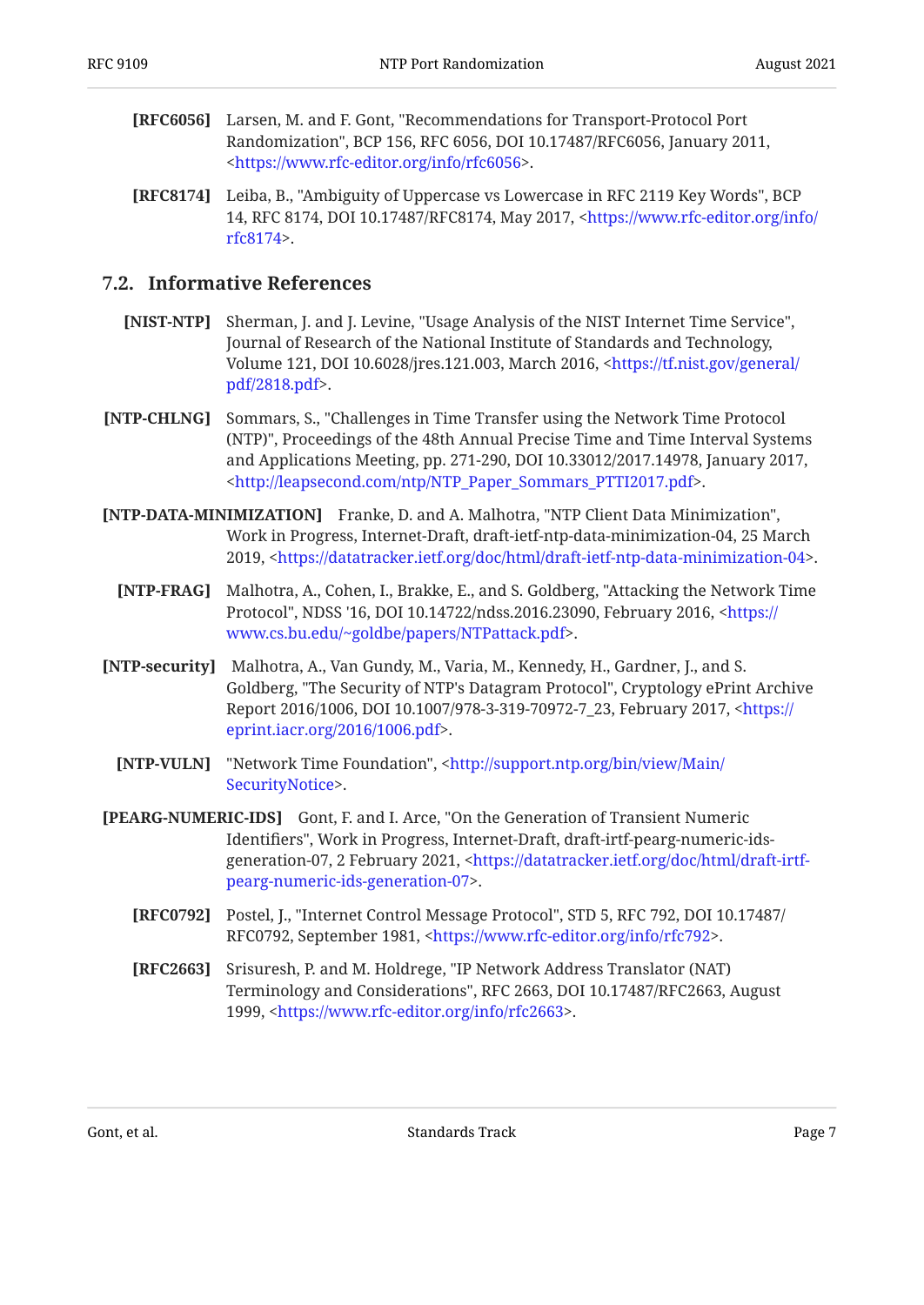<span id="page-7-4"></span>

| <b>[RFC3715]</b> Aboba, B. and W. Dixon, "IPsec-Network Address Translation (NAT) |
|-----------------------------------------------------------------------------------|
| Compatibility Requirements", RFC 3715, DOI 10.17487/RFC3715, March 2004,          |
| <https: info="" rfc3715="" www.rfc-editor.org="">.</https:>                       |

- <span id="page-7-5"></span>**[RFC4443]** Conta, A., Deering, S., and M. Gupta, Ed., "Internet Control Message Protocol (ICMPv6) for the Internet Protocol Version 6 (IPv6) Specification", STD 89, RFC 4443, DOI 10.17487/RFC4443, March 2006, <[https://www.rfc-editor.org/info/](https://www.rfc-editor.org/info/rfc4443) . [rfc4443>](https://www.rfc-editor.org/info/rfc4443)
- <span id="page-7-1"></span>**[RFC4953]** Touch, J., "Defending TCP Against Spoofing Attacks", RFC 4953, DOI 10.17487/ RFC4953, July 2007, <https://www.rfc-editor.org/info/rfc4953>.
- <span id="page-7-2"></span>**[RFC5927]** Gont, F., "ICMP Attacks against TCP", RFC 5927, DOI 10.17487/RFC5927, July 2010, . [<https://www.rfc-editor.org/info/rfc5927](https://www.rfc-editor.org/info/rfc5927)>
- <span id="page-7-3"></span>**[RFC6335]** Cotton, M., Eggert, L., Touch, J., Westerlund, M., and S. Cheshire, "Internet Service Name and Transport Protocol Port Number Registry", BCP 165, RFC 6335, DOI 10.17487/RFC6335, August 2011, <https://www.rfc-editor.org/info/rfc6335>. Assigned Numbers Authority (IANA) Procedures for the Management of the
- <span id="page-7-6"></span><span id="page-7-0"></span>**[VULN-REPORT]** The MITRE Corporation, "CVE-2019-1133", National Vulnerability Database, August 2020, <https://cve.mitre.org/cgi-bin/cvename.cgi?name=CVE-2019-11331>.

# **[Acknowledgments](#page-7-0)**

The authors would like to thank (in alphabetical order) Ivan Arce, Roman Danyliw, Dhruv Dhody, Lars Eggert, Todd Glassey, Blake Hudson, Benjamin Kaduk, Erik Kline, Watson Ladd, Aanchal Malhotra, Danny Mayer, Gary E. Miller, Bjorn Mork, Hal Murray, Francesca Palombini, Tomoyuki Sahara, Zaheduzzaman Sarker, Dieter Sibold, Steven Sommars, Jean St-Laurent, Kristof Teichel, Brian Trammell, Eric Vyncke, Ulrich Windl, and Dan Wing for providing valuable comments on earlier draft versions of this document.

Watson Ladd raised the problem of DDoS mitigation when the NTP well-known port is employed as the client port (discussed in [Section 3.3](#page-3-1) of this document).

The authors would like to thank Harlan Stenn for answering questions about a popular NTP implementation (see <https://www.nwtime.org>).

Fernando Gont would like to thank Nelida Garcia and Jorge Oscar Gont for their love and support.

Gont, et al. **Example 2** Standards Track Page 8